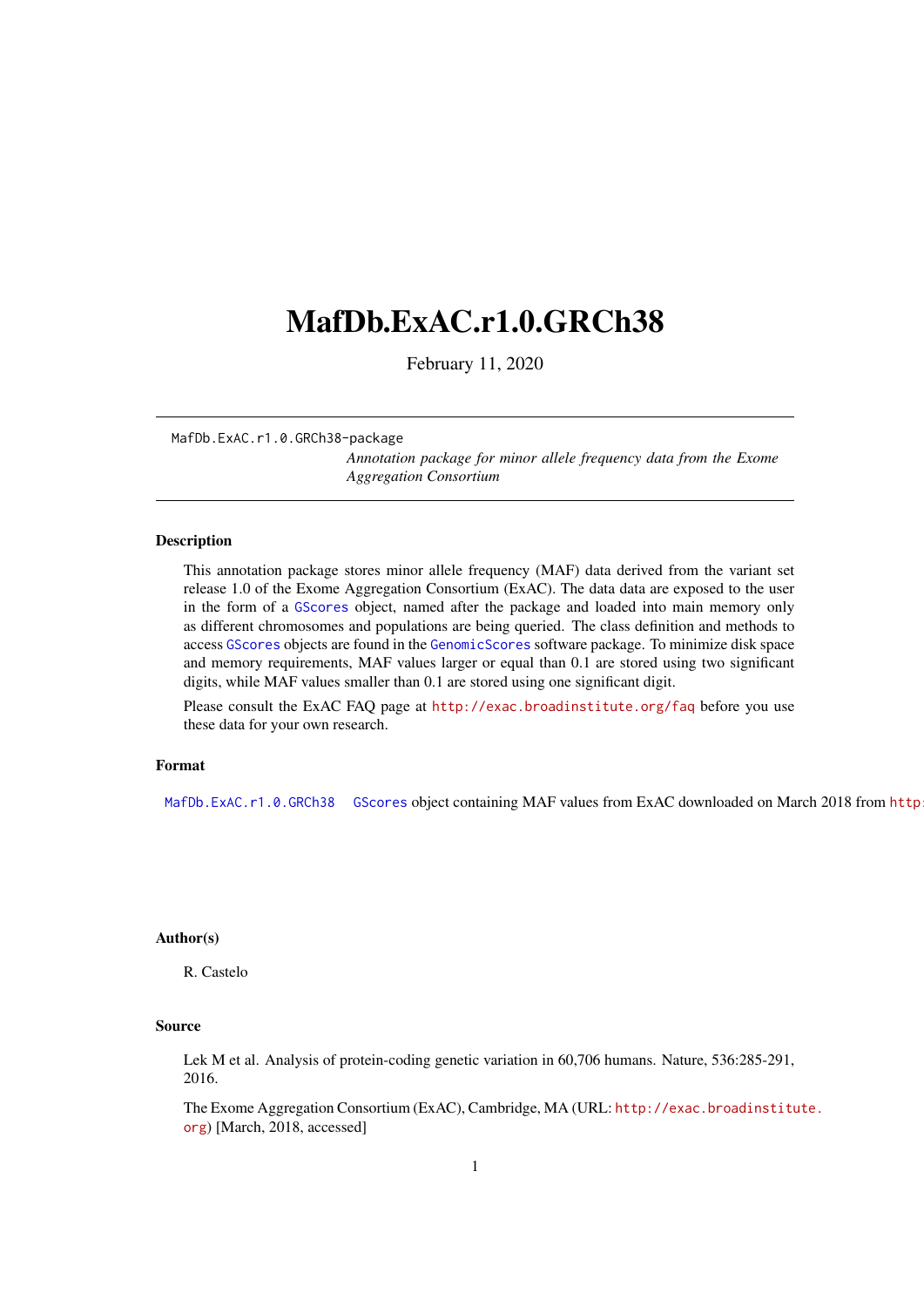# See Also

[GScores-class](#page-0-1) [gscores](#page-0-1) [GenomicScores](#page-0-1)

# Examples

library(SNPlocs.Hsapiens.dbSNP149.GRCh38) library(MafDb.ExAC.r1.0.GRCh38)

ls("package:MafDb.ExAC.r1.0.GRCh38")

mafdb <- MafDb.ExAC.r1.0.GRCh38 mafdb citation(mafdb)

populations(mafdb)

## lookup allele frequencies for rs1129038, a SNP associated to blue and brown eye colors ## as reported by Eiberg et al. Blue eye color in humans may be caused by a perfectly associated ## founder mutation in a regulatory element located within the HERC2 gene inhibiting OCA2 expression. ## Human Genetics, 123(2):177-87, 2008 [http://www.ncbi.nlm.nih.gov/pubmed/18172690]

```
snpdb <- SNPlocs.Hsapiens.dbSNP149.GRCh38
rng <- snpsById(snpdb, ids="rs1129038")
rng
gscores(mafdb, rng)
gscores(mafdb, GRanges("15:28111713"))
```
<span id="page-1-0"></span>